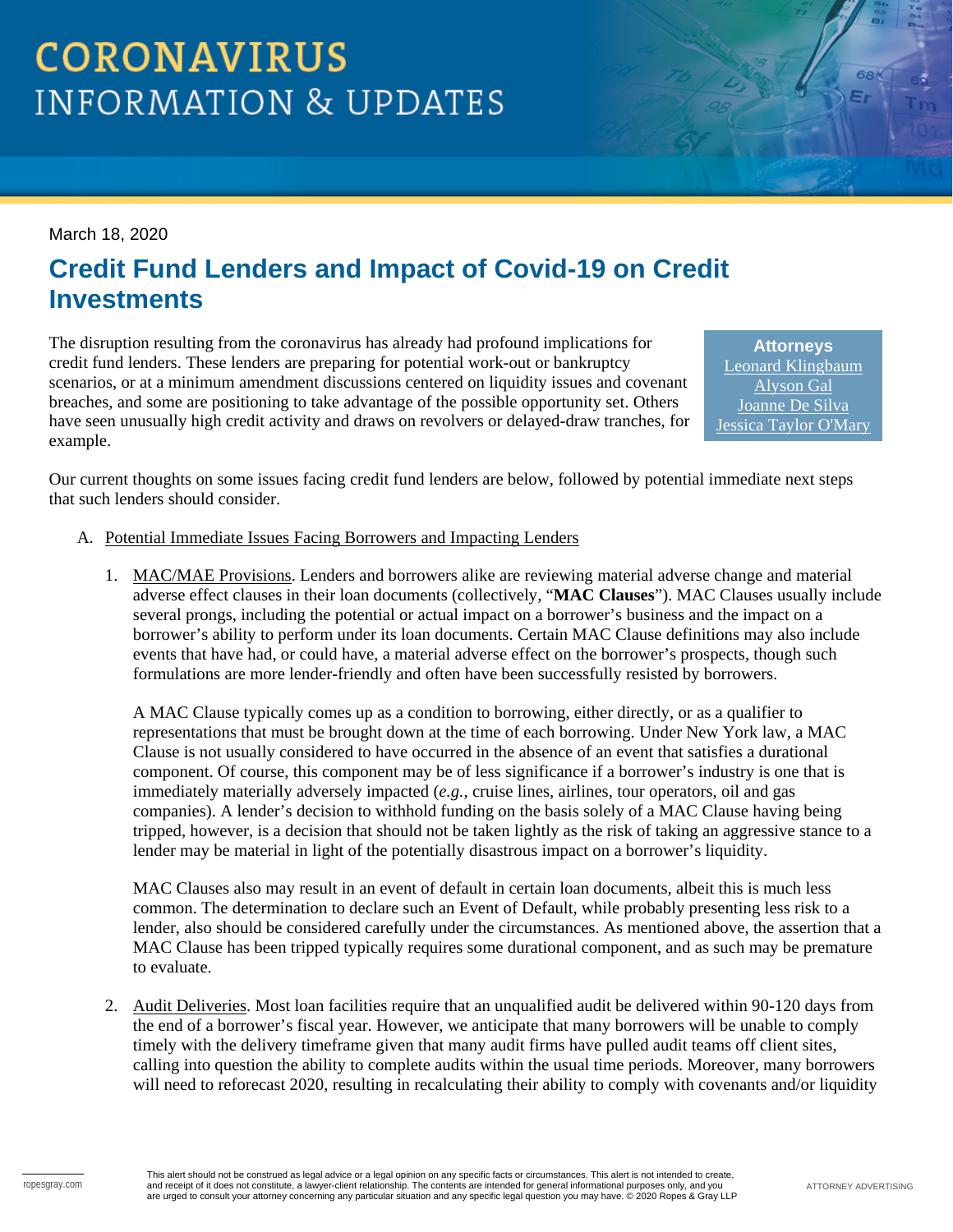## **CORONAVIRUS INFORMATION & UPDATES**

needs. For this reason, borrowers and their auditors may need additional time to evaluate going concern issues, which may further delay audit completion.

A delay in delivering audits and/or the inability to deliver unqualified audits may triggers events of default under loan documents.

We recommend reviewing loan documentation now and discussing with borrowers their anticipation around unqualified audit deliveries.

3. Maintenance Covenants/Springing Covenants. Some loan documents will include financial maintenance covenants that may become more difficult, if not impossible, to satisfy in light of business deterioration. Businesses that annualize results from the most recent quarter in their covenant calculations will face covenant issues more quickly than those that employ a standard LTM approach.

Some loan facilities include a springing covenant that becomes applicable based on revolver usage or availability. Such formulations trigger as availability reduces (including as a result of borrowing base deterioration) and/or revolvers are utilized. Even absent revolver draws, availability may decline as a borrowing base shrinks, which may occur as inventory shrinks and/or receivables are paid (and not replaced), or become ineligible if account debtors are unable timely to pay.

We anticipate that borrowers facing financial covenant defaults on account of the COVID-19 situation may explore aggressive reads of financial definitions to justify adjustments to financial covenant calculations.

- 4. Revolver Draws. There has been unprecedented activity among borrowers seeking to shore up liquidity through drawing on revolvers. This, in turn, likely will drive immediate pressure on credit fund lenders to shore up internal availability of liquidity to cover revolver draws and anticipated revolver draws.
- B. Potential Immediate Next Steps for Lenders
	- 1. Information Rights. Most loan documents will contain broad rights for agents and/or lenders to seek additional information. Given the foregoing potential issues, lenders should consider the scope of their information rights and consider exercising such rights pre-emptively. This may be most applicable in the context of outstanding commitments and borrowers' requests to draw additional funds, but can also be important as a means to gather information to push back on aggressive financial covenant calculations and to prepare for waiver and forbearance discussions.
	- 2. Defaults as Opportunities. Lenders can expect to be approached by borrowers seeking additional liquidity, covenant relief and/or extra time to deliver audits and other reporting. They should take this opportunity to evaluate their documentation and collateral and to consider whether appropriate to seek improvements in documentation, remedial rights (e.g., elimination of procedural requirements for the exercise of equity pledges), collateral and/or economics as part of the waiver process. In addition, managers of older funds or funds with less liquidity in particular should assess whether existing funds have flexibility to provide additional financing and if other pools of capital could be used for refinancing or rescue financing, and what conflicts of interest will be implicated.